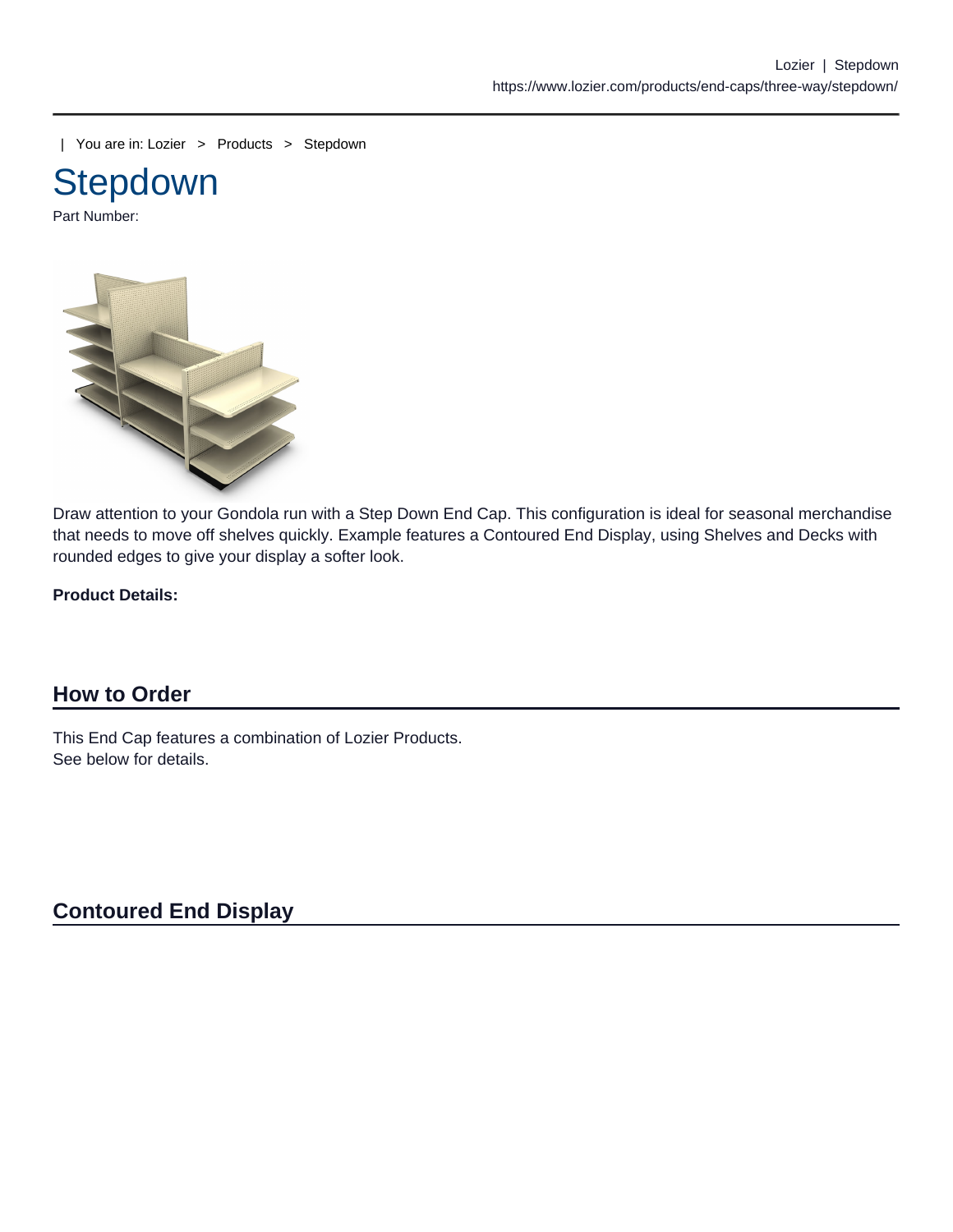#### Load Rating

- 600 lbs evenly distributed per deck (13" 19" D)
- 800 lbs evenly distributed per deck (22 25" D)
- Same as Wall End Display except includes Contoured End Decks and Contoured Base End Trims.
- Contoured Shelves also available (ordered separately)
- Order Gap Filler to close off the bottom rear when unit is wider than the island width.
- Actual width of unit equals nominal width plus 2"
- Accepts Accessory Panels and connectors
- Stabilizers required and ordered separately for Non-Compliant height to depth Contoured End Displays (See Product Safety information for Height to Depth Chart)
- Contour decks and shelves with only one round corner available for two section displays.

### **Product Options and Numbers**

|    |                                                                                              | QTY.           |
|----|----------------------------------------------------------------------------------------------|----------------|
| А. | Uprite                                                                                       | 2              |
| В. | Base Bracket (Standard or Heavy Duty)                                                        | 2              |
| С. | <b>Contoured End Deck</b>                                                                    |                |
| D. | <b>Closed Base Front</b>                                                                     |                |
| Е. | <b>Top Rail</b>                                                                              |                |
| F. | Center Rail (2 per section 78H-120H)                                                         | 1 or 2         |
| G. | <b>Bottom Rail</b>                                                                           |                |
| Η. | Splicer Rail (Sections 78H-120H) Use 2 top rails for<br>splicer on 2' and 30" wide sections. | 1              |
| I. | Back Material (1 or 2 per side)                                                              | See Back Chart |
| J. | Contoured Base End Trim (Pair)                                                               |                |
| K. | Uprite End Trim                                                                              | 2              |
|    |                                                                                              |                |

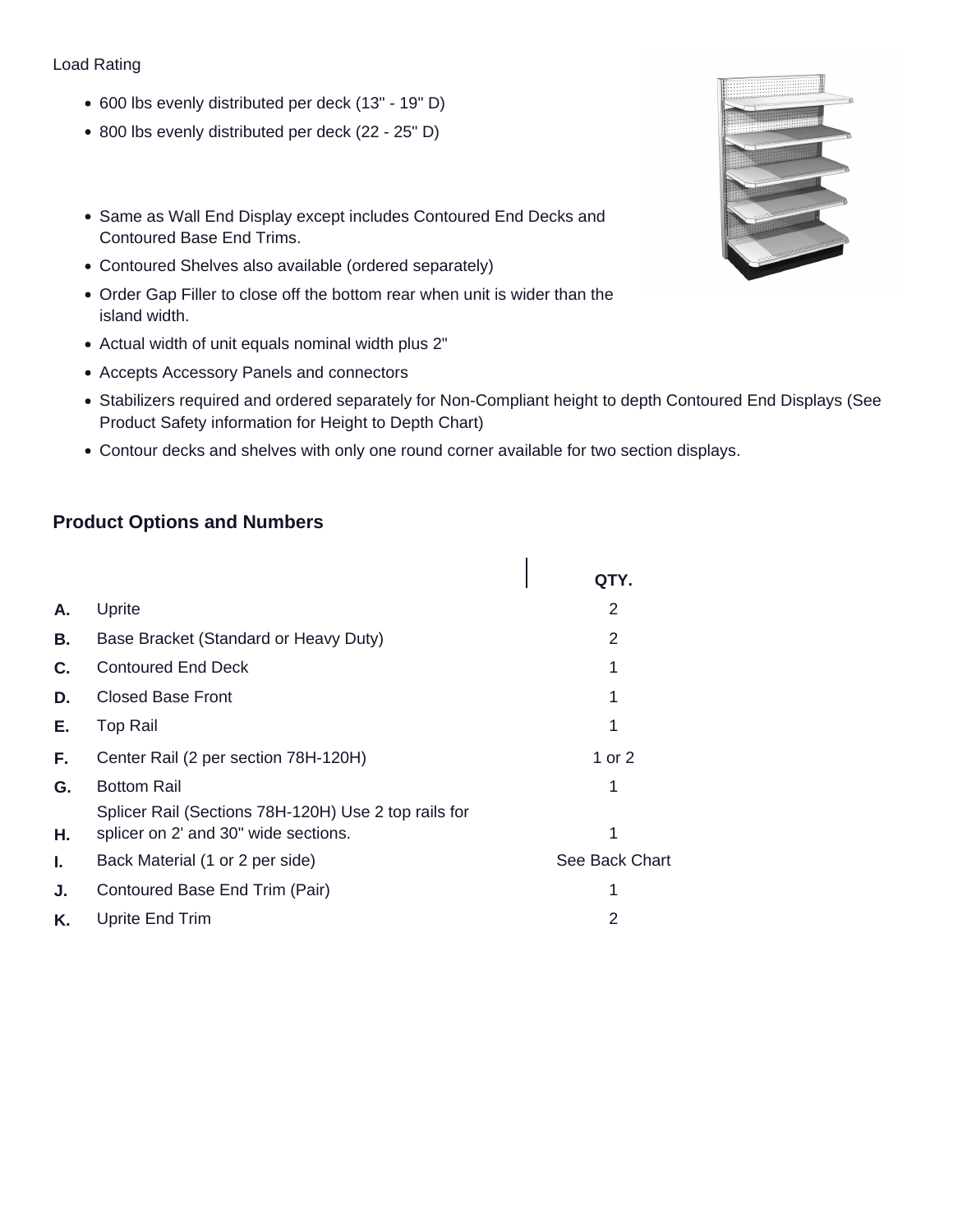

### **ORDERING INSTRUCTIONS FOR CONTOURED END DISPLAYS**

|          |                                                                                            | QTY. |
|----------|--------------------------------------------------------------------------------------------|------|
| Α.       | Uprite (Standard or Heavy Duty)                                                            | 2    |
| В.       | Base Bracket (06 or Low Base Height))                                                      | 2    |
| C.       | Closed Base Front (06 or Low Base Height)                                                  |      |
| D.<br>Е. | Contoured Base End Trim (06 or low base height (Pair-<br>LH/RH)<br><b>Contour End Deck</b> |      |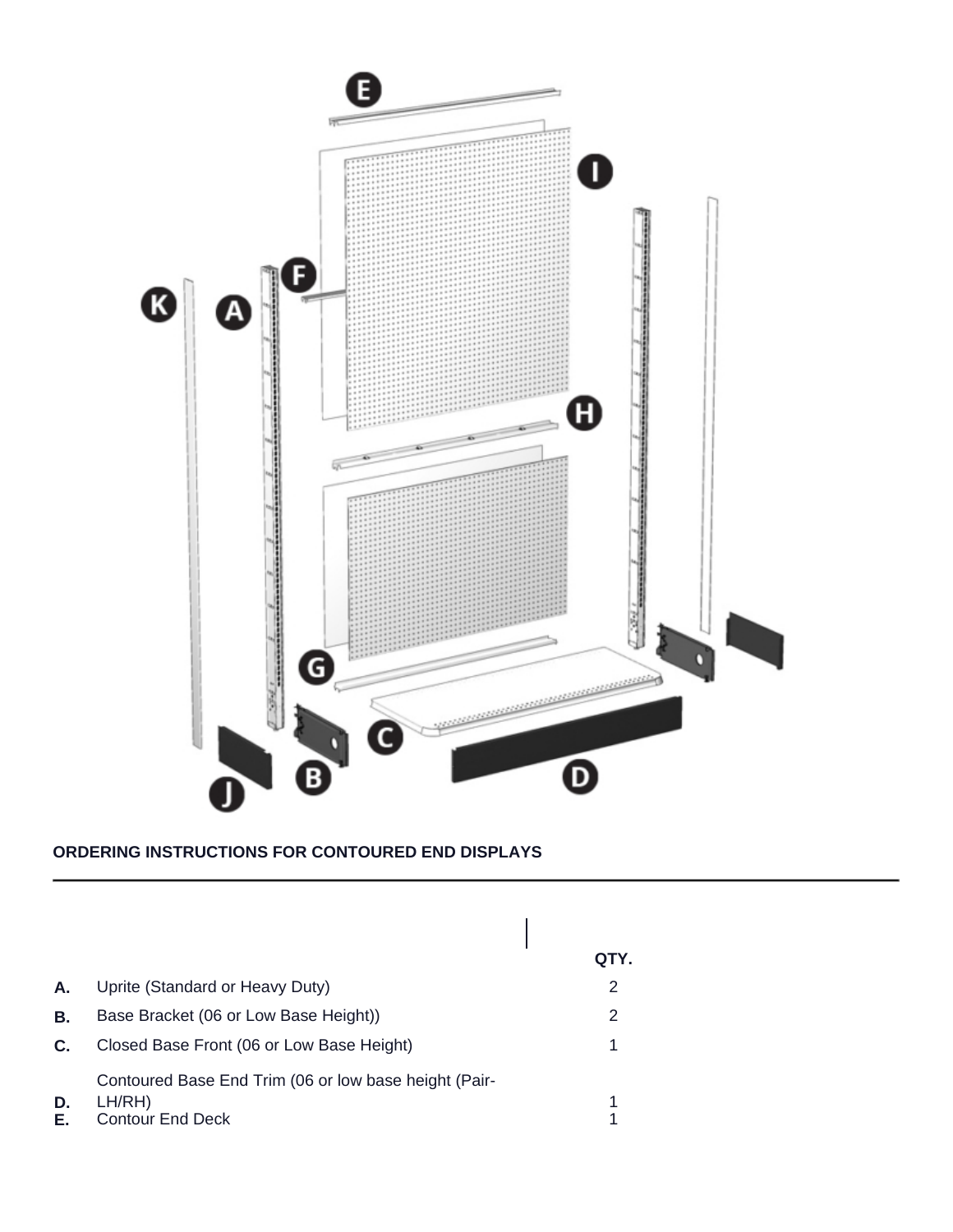- **F.** Hardboard Back and Rail Set 2-Sided<br> **G.** Uprite End Trim
- **G.** Uprite End Trim

| <b>CED SIZES</b> |               |     |     |     |     |     |     |     |     |
|------------------|---------------|-----|-----|-----|-----|-----|-----|-----|-----|
|                  | <b>Height</b> |     |     |     |     |     |     |     |     |
| <b>Depth</b>     | 48"           | 54" | 60" | 66" | 72" | 78" | 84" | 90" | 96" |
| 13"              |               |     | N/A | N/A | N/A | N/A | N/A | N/A | N/A |
| 16"              |               |     |     |     |     | N/A | N/A | N/A | N/A |
| 19"              |               |     |     |     |     |     |     |     | N/A |
| 22"              |               |     |     |     |     |     |     |     |     |
| 25"              |               |     |     |     |     |     |     |     |     |

# **Island Section**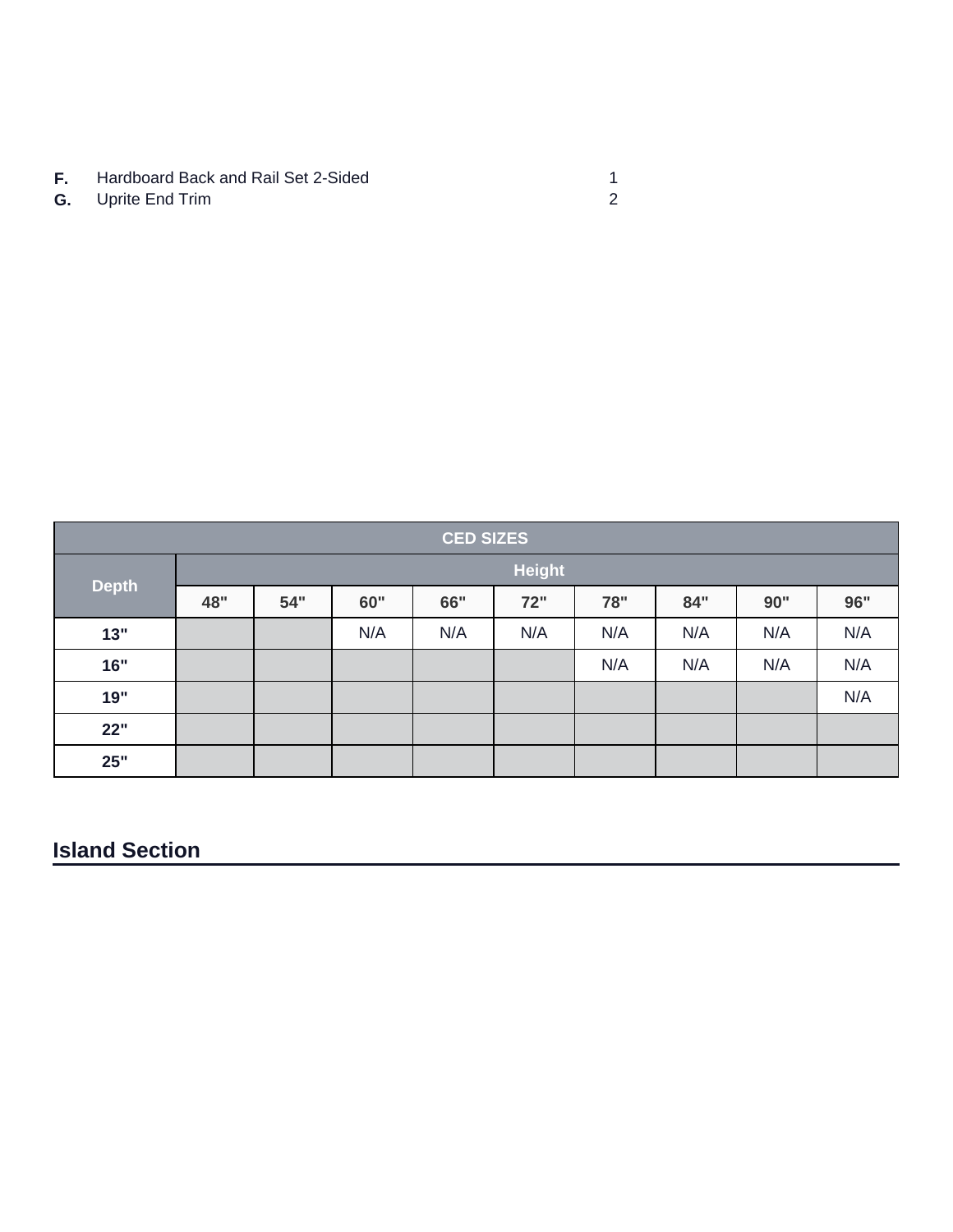#### INCLUDES

- 1 Uprite
- 2 Base Brackets
- 2 Base Decks
- 2 Closed Base Fronts
- 1 Top Rail
- 1 Center Rail (2 on 96-144"H)
- 1 Bottom Rail
- 1 Splicer Rail (78"-144"H)
- Back Material

DIMENSIONS

BACK OPTIONS

Pegboard

**Marteck** 

Peg Mirror

Peg Woodgrain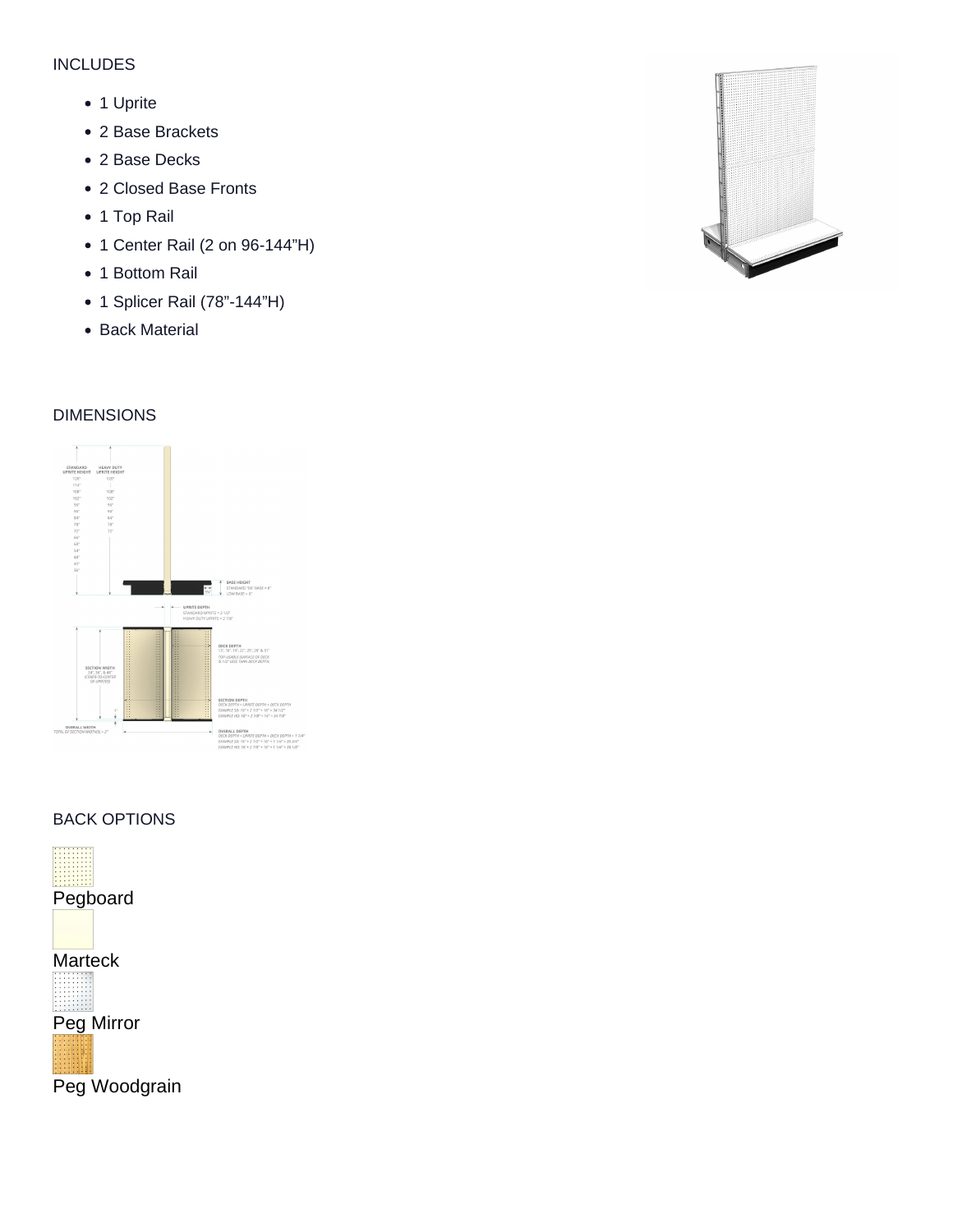#### Woodgrain

Slotwall w/ Inserts

#### **Slotwall**

#### Econo Marteck

#### Product Options and Numbers

Example Part #: IS 4 54 19 19 06 S T CBF CHR PLT PLT P PLT M PLT 5 N PLT S N PLT

#### Island Section: IS

Section Width: 2', 3', 30",4'

- Height: 36", 42", 48", 54" , 60", 66", 72", 78", 84", 90", 96", 108", 120"
- Base Deck Depth, Side A: 13", 16', 19" , 20", 22", 25", 28", 31" (13" not available in HD)
- Base Deck Depth, Side B: 13", 16', 19" , 20", 22", 25", 28", 31" (13" not available in HD)

Base Type: 06, LB

- Spring Locking Base Bracket: S,HD (Includes HD Base Bracket and HD Uprite)
- Rail Type: T,Omit for regular rails (Not available in HD)
- Base Front: CBF, OBF
- Base Front Color: CHR
- Uprite Color: PLT, [Optional Catalog Colors](/resources/lozier-colors/)
- Back Rail Color: PLT, [Optional Catalog Colors](/resources/lozier-colors/)
- Back Material, Side A: P, M, S, SI, ME, W, PW, PM, NBR
- Back Color, Side A: PLT, [Optional Catalog Colors](/resources/lozier-colors/)
- Back Material, Side B: P, M, S, SI, ME, W, PW, PM, NBR
- Back Color, Side B: PLT, [Optional Catalog Colors](/resources/lozier-colors/)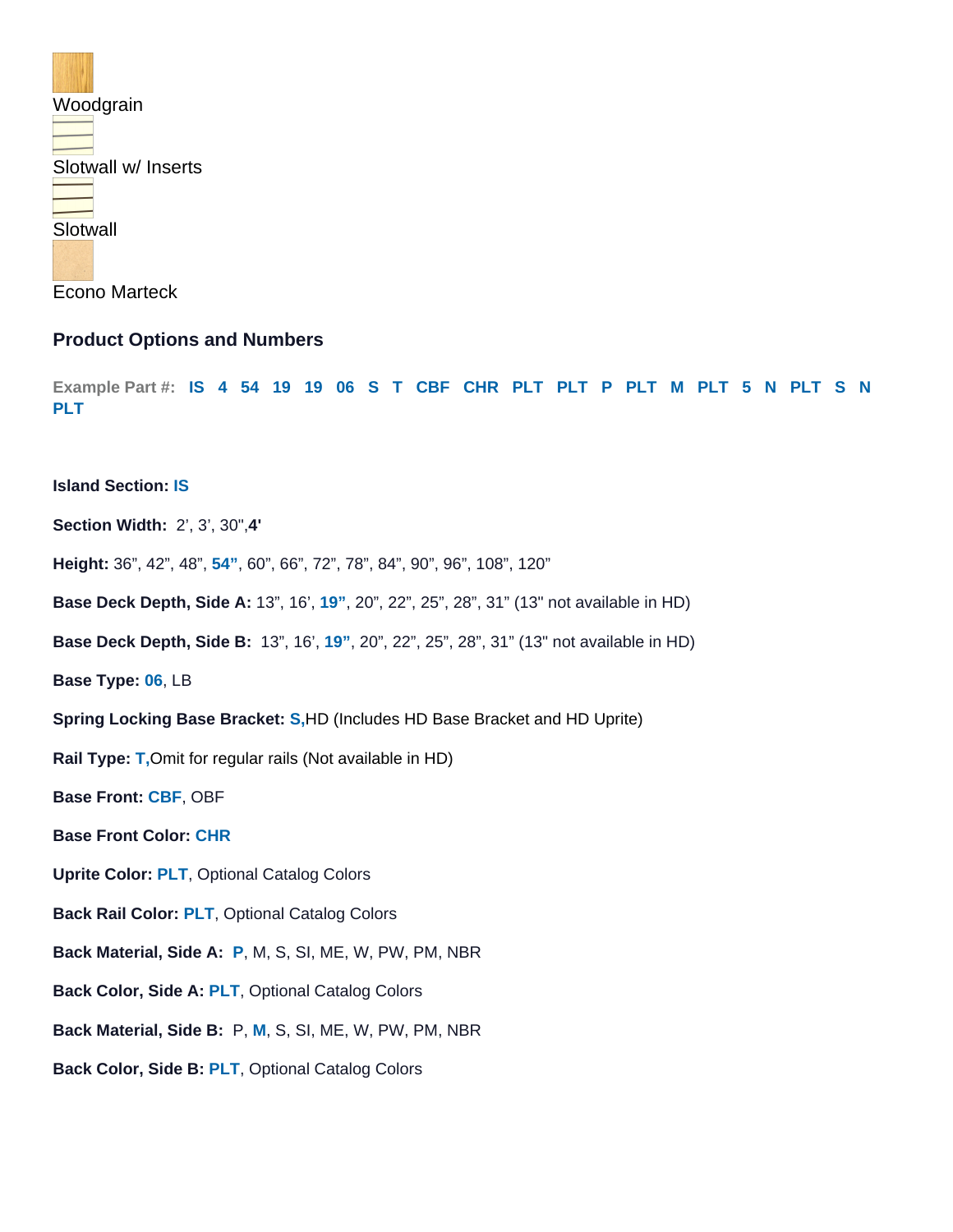Deck, Side A: S, HDSD

Deck Molding, Side A: N, M13S, M55S, M35S, MR1S

Deck Color, Side B: PLT, [Optional Catalog Colors](/resources/lozier-colors/)

Deck, Side B: S, HDSD

Deck Molding, Side B: N, M13S, M55S, M35S, MR1S

Deck Color, Side B: PLT, [Optional Catalog Colors](/resources/lozier-colors/)

|              | <b>Suffix Key</b>       |  |  |
|--------------|-------------------------|--|--|
| 06           | - 06 Base (8"H)         |  |  |
| LB           | - Low Base (6"H)        |  |  |
| T            | - Telescopic Rails      |  |  |
| <b>CBF</b>   | - Closed Base Front     |  |  |
| <b>OBF</b>   | - Open Base Front       |  |  |
| <b>CHR</b>   | - Charcoal Black        |  |  |
| <b>PLT</b>   | - Platinum              |  |  |
| $\mathbf S$  | - Standard Deck         |  |  |
| HD           | - Heavy Duty            |  |  |
| <b>HDSD</b>  | - Heavy Duty Deck       |  |  |
|              | <b>Back Options</b>     |  |  |
| $\mathsf{P}$ | - Pegboard              |  |  |
| M            | - Marteck               |  |  |
| $\mathsf S$  | - Slotwall              |  |  |
| SI           | - Slotwall with Inserts |  |  |
| ME           | - Econo Marteck         |  |  |
| W            | - Woodgrain             |  |  |
| <b>PW</b>    | - Peg Woodgrain         |  |  |
| PM           | - Peg Mirror            |  |  |
| <b>NBR</b>   | - No Backs or Rails     |  |  |
| Moldings     |                         |  |  |
| $\mathsf{N}$ | - No Molding            |  |  |
| M13S         | - M13 Satin Molding     |  |  |
| <b>M55S</b>  | - M55 Satin Molding     |  |  |
| M35S         | - M35 Satin Molding     |  |  |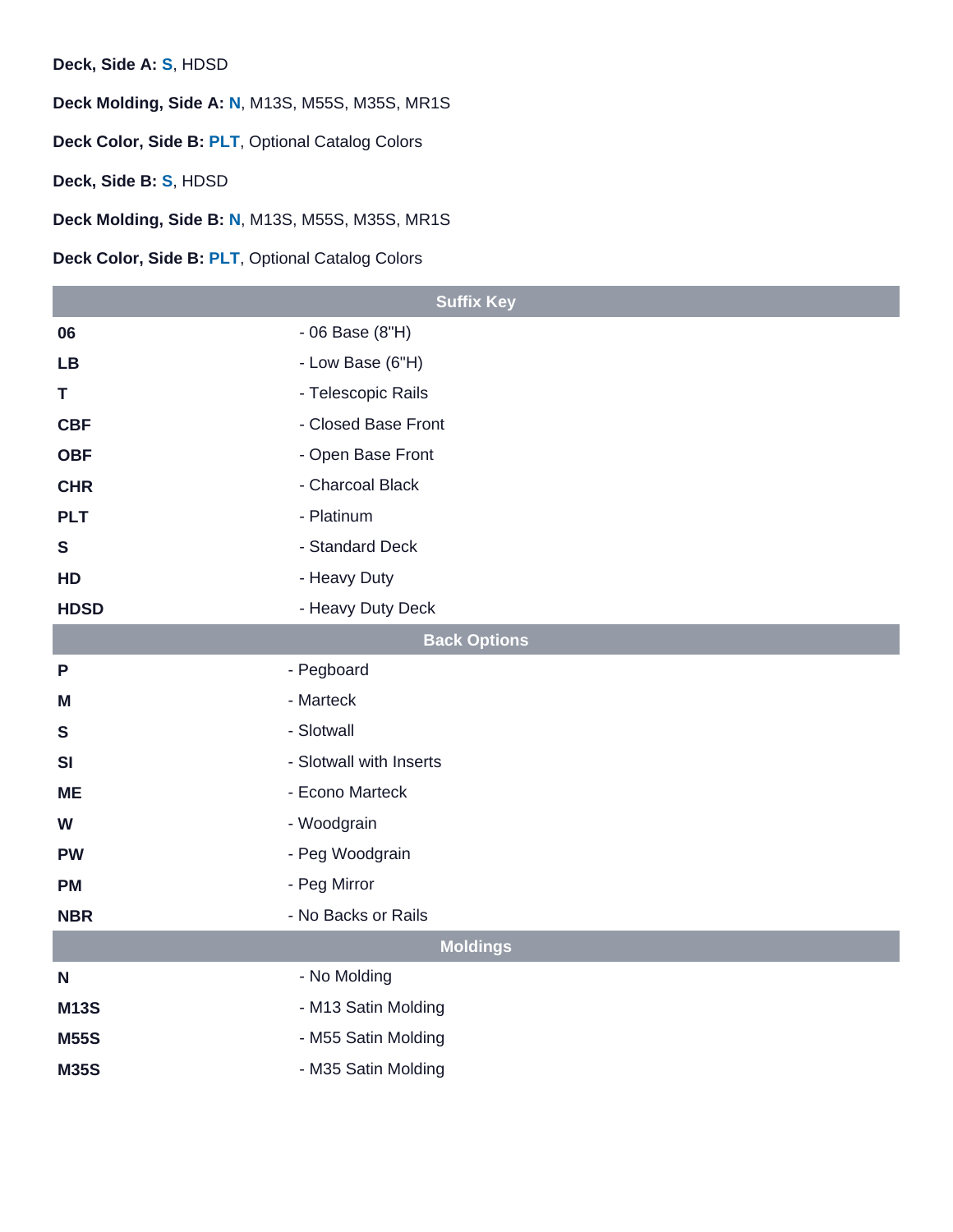# Full Height Merchandise Panel

- Full Height version of Flush Merchandising Panel (accommodates up to a 9" difference)
- Panel extends past the Base End Trim and rests on the floor with leveling legs
- Compatible with all Gondola Back options except Open Backs
- Not compatible with End Deck

### Product Options and Numbers

Example Part #: FHMP 60 36 06 P M PLT PLT PLT

Full Height Merchandise Panel: FHMP

Uprite Height: 42", 48", 54",60" , 66", 72", 78", 84", 90", 96"

Width: 24", 30", 36" , 48"

Base Type: 06, LB

Exterior Panel Style: P, M, P2, M2, S, SI, WG, SG, LG, MG

Interior Panel Style (if required): M, M2, Omit if P2 or M2 Exterior Panel

Exterior Panel Standard Finish: PLT, [Optional Catalog Colors](https://www.lozier.com/resources/lozier-colors/), [Optional Catalog Laminates](https://www.lozier.com/resources/lozier-colors/) for Slotwall only

Aluminum Insert (if required): ALU (SI only)

Interior Panel Standard Finish (if required): PLT, [Optional Catalog Colors](https://www.lozier.com/resources/lozier-colors/), Omit if P2 or M2 Exterior Panel

#### Frame Standard Finish: PLT, [Optional Catalog Colors](https://www.lozier.com/resources/lozier-colors/)

|                | <b>Suffix Key</b>                         |
|----------------|-------------------------------------------|
| 06             | $-06$ Base $(8"H)$                        |
| LB             | - Low Base (6"H)                          |
| P              | - Pegboard Back                           |
| M              | - Marteck Back                            |
| P <sub>2</sub> | - Single Pegboard Back, painted two sides |
| M <sub>2</sub> | - Single Marteck Back, painted two sides  |
| S              | - Slotwall Back                           |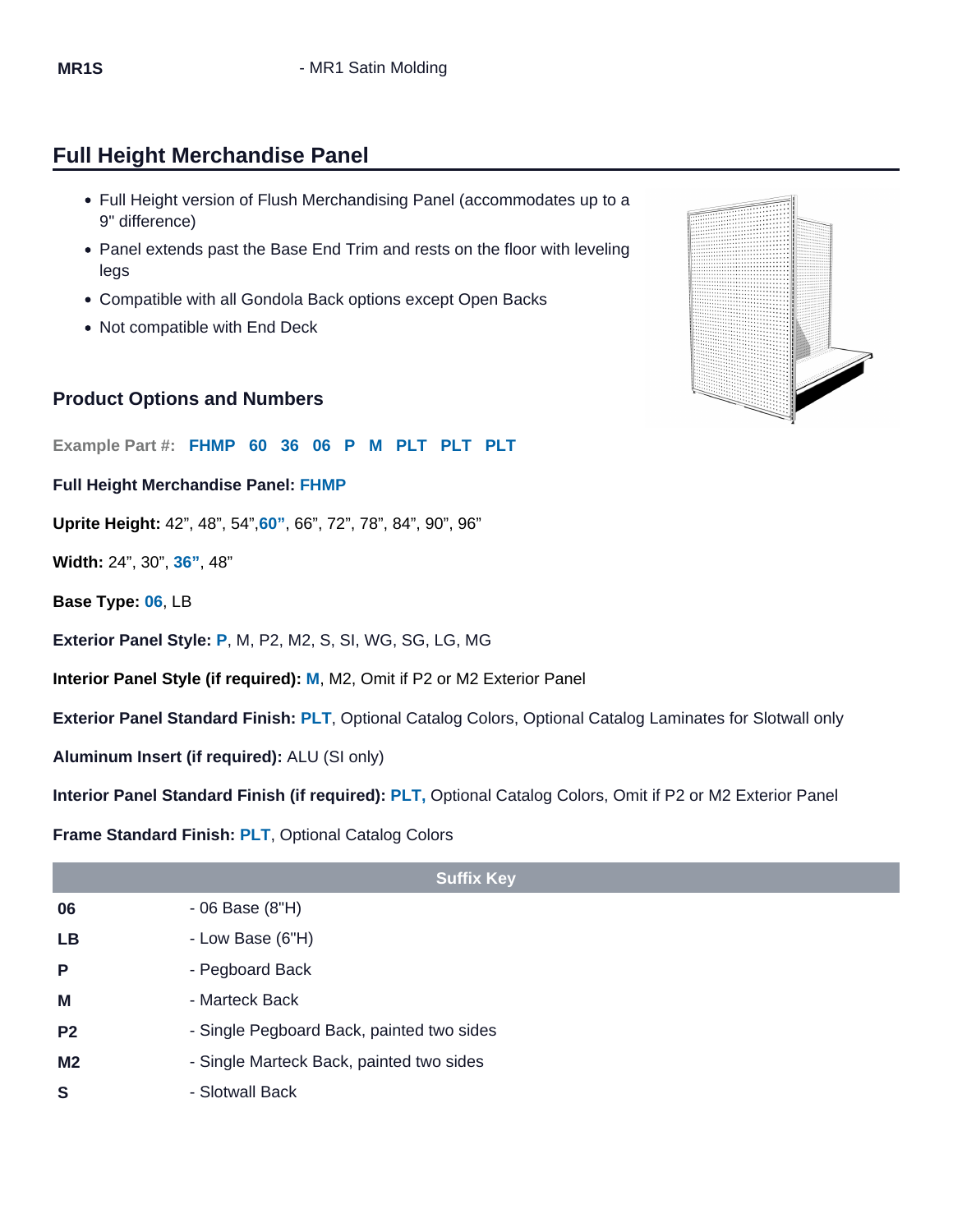| <b>SI</b>  | - Slotwall Back with Inserts |
|------------|------------------------------|
| WG         | - 3x3 Wire Grid Back         |
| SG         | - Slot Grid Back             |
| LG         | - Louver Grid Back           |
| ΜG         | - Multi-Grid Back            |
| <b>PLT</b> | - Platinum                   |
| ALU        | - Aluminum                   |

# Wall End Display Gondola Top Rail

Wall End Display Gondola Top Rail is part of Wall End Display Stabilizer, and can be ordered separately

#### Product Options and Numbers

Wall End Display Gondola Top Rail: WEDGR

Width: 36",48"

Standard Finish: PLT, [Optional Catalog Colors](https://www.lozier.com/resources/lozier-colors/)

Suffix Key

PLT Platinum

# Wall End Display End Top Rail

Wall End Display End Top Rail is part of Wall End Display Stabilizer, and can be ordered separately

### Product Options and Numbers

Example Part #: WEDER 48 PLT Wall End Display End Top Rail: WEDER

Width: 24", 30", 36",48"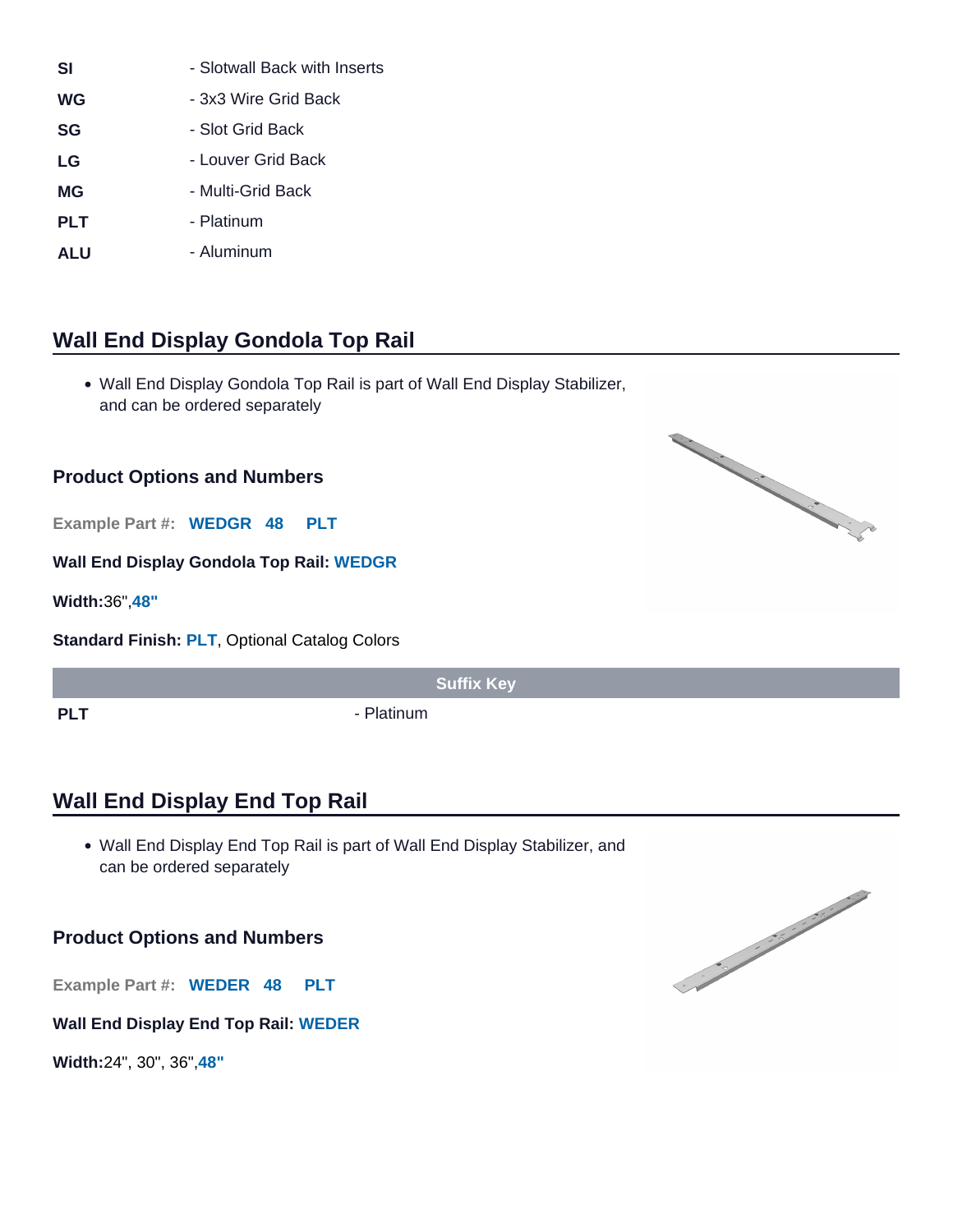|     | <b>Suffix Key</b> |
|-----|-------------------|
| PLT | - Platinum        |

# TL Shelf

- Two position tilt-in Shelf with extended bracket
- Angular adjustment: flat or 17° downslope
- Molding accommodates a 1.235" tag
- 1/4" perforations for clip-on accessories
- Can order with Aluminum Tag Moldings installed or can order Molding for Shelf separately

### Product Options and Numbers

Example Part #: TL 4 19 N PLT

TL Shelf: TL

Width: 2', 30", 3', 4'

Depth: 7", 10", 13", 15", 16", 17", 19" , 20", 22", 25", 28", 31"

Molding: N, M13P, M13S, M35P, M35S

Standard Finish: PLT, [Optional Catalog Colors](/resources/lozier-colors/)

Finish When Ordering Painted Molding : 34K, Please Contact Product Management for multiple finish codes

| <b>Suffix Key</b> |                                            |           |  |  |
|-------------------|--------------------------------------------|-----------|--|--|
| N                 | - No Molding                               |           |  |  |
| M <sub>13</sub> P | - M13 Painted Molding                      |           |  |  |
| <b>M13S</b>       | - M13 Satin Molding                        |           |  |  |
| <b>M35P</b>       | - M13 Painted Molding                      |           |  |  |
| <b>M35S</b>       | - M35 Satin Molding                        |           |  |  |
| <b>PLT</b>        | - Platinum                                 |           |  |  |
| 34K               | - Platinum Body & Platinum Painted Molding |           |  |  |
|                   | <b>Shelf Depth</b>                         | Downslope |  |  |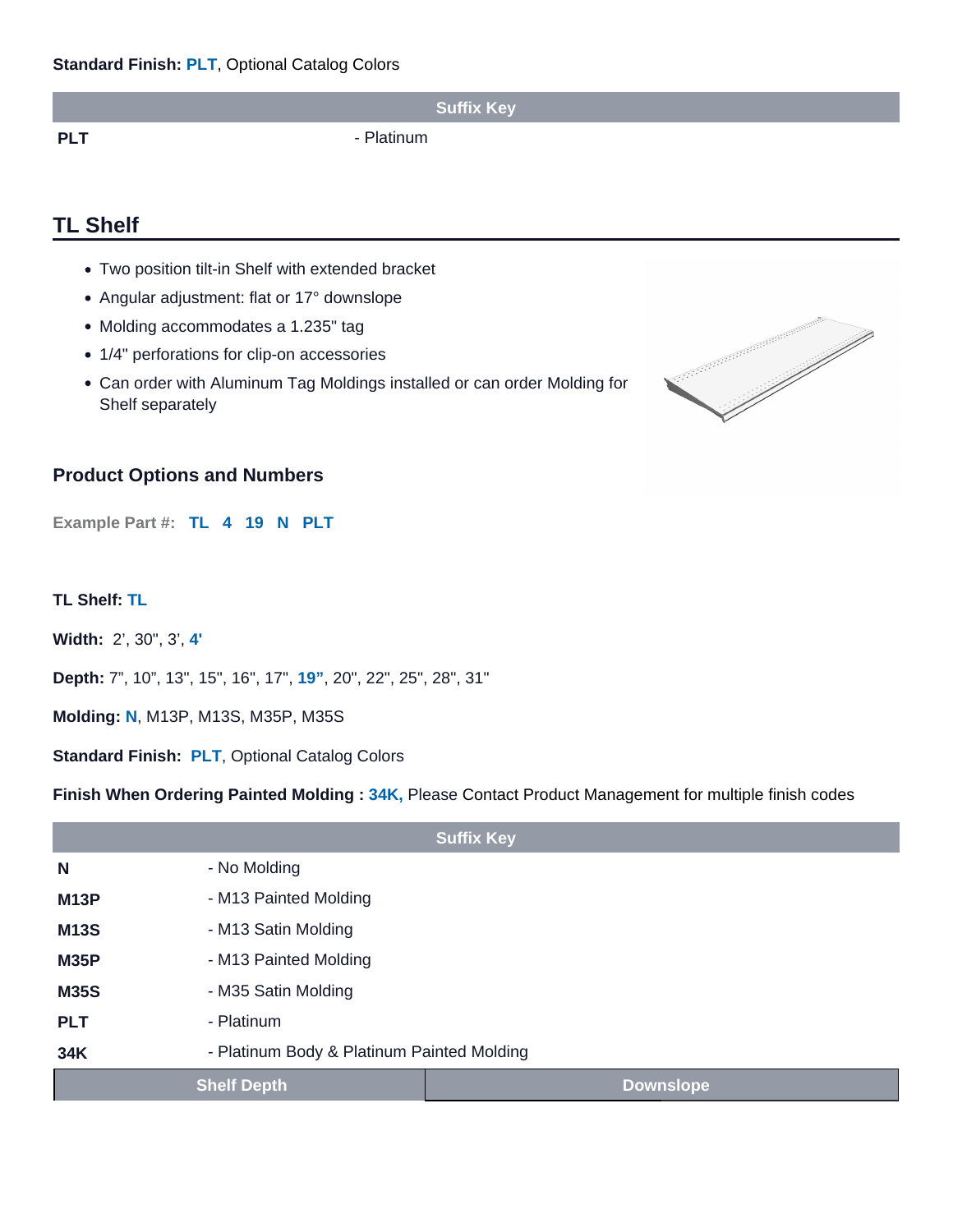| Flat        | $17^\circ$ |         |
|-------------|------------|---------|
| 7"          | 300 lbs    | 300 lbs |
| $10" - 25"$ | 500 lbs    | 250 lbs |
| 28" & 31"   | 400 lbs    | 200 lbs |

Lbs. evenly distributed

# DL Shelf

- Three position, drop-in shelf with extended bracket
- Angular adjustment: flat, 17° or 30° downslope
- 1/4" perforations for clip-on accessories
- Can order with Aluminum Tag Moldings or can order Molding for shelf separately

### Product Options and Numbers

Example Part #: DL 4 19 N PLT

DL Shelf: DL

Width: 2', 30", 3', 4'

Depth: 7", 10", 13", 15", 16", 17", 19" , 20", 22", 25", 28", 31"

Molding: N, M13P, M13S, M35P, M35S

Standard Finish: PLT, [Optional Catalog Colors](/resources/lozier-colors/)

Finish When Ordering Painted Molding : 34K, Please Contact Product Management for multiple finish codes

|                   | <b>Suffix Key</b>     |
|-------------------|-----------------------|
| N                 | - No Molding          |
| M <sub>13</sub> P | - M13 Painted Molding |
| M13S              | - M13 Satin Molding   |
| M35P              | - M13 Painted Molding |
| M35S              | - M35 Satin Molding   |
| <b>PLT</b>        | - Platinum            |